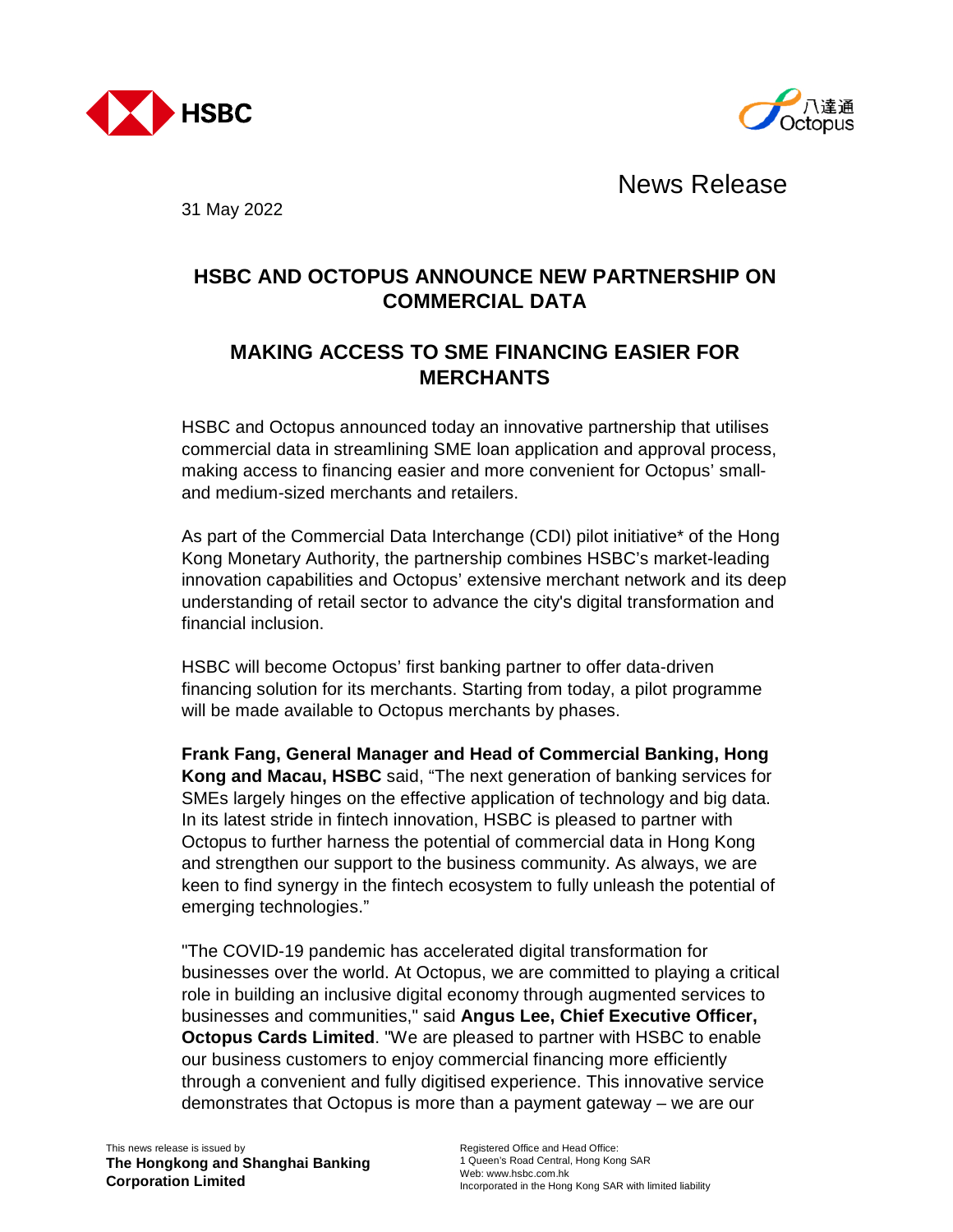customers' reliable business partner that lives out our mission – Making everyday life easier."

Under the collaboration arrangement, a streamlined credit assessment process leveraging commercial data will be tailored for Octopus' merchants in applying for SME loans from HSBC. With the prior consent of merchants, Octopus will provide their commercial data for HSBC to facilitate the Bank's evaluation of their business conditions and approval of loan applications.

Without requiring further financial statements nor provision of collaterals, a business instalment loan of up to HKD1.5 million will be made available in as fast as 3 working days, with a repayment period up to 60 months.

*ends/more*

## **Note to editors:**



HSBC and Octopus announced an innovative partnership that utilises commercial data in streamlining SME loan application and approval process, making access to financing easier and more convenient for Octopus' small- and medium-sized merchants and retailers. Pictured here are Frank Fang, General Manager and Head

of Commercial Banking, Hong Kong and Macau (left), and Angus Lee, Chief Executive Officer, Octopus Cards Limited (right).

CDI is a consent-based financial infrastructure being developed by the HKMA. It would enable more secure and efficient data flow between banks and sources of commercial data, allowing SMEs to use their own data to enhance their access to financial services.

Octopus is not involved in any way in Loan Application, the Loan and/or any related commercial lending products and services as provided by the Bank, and/ or any of their credit assessment and approval process in connection therewith.

Terms & Conditions apply. Reminder: "To borrow or not to borrow? Borrow only if you can repay!"

## **The Hongkong and Shanghai Banking Corporation Limited**

The Hongkong and Shanghai Banking Corporation Limited is the founding member of the HSBC Group. HSBC serves customers worldwide from offices in 64 countries and territories in its geographical regions: Europe, Asia, North America, Latin America, and Middle East and North Africa. With assets of US\$3,022 billion at 31 March 2022, HSBC is one of the largest banking and financial services organisations in the world.